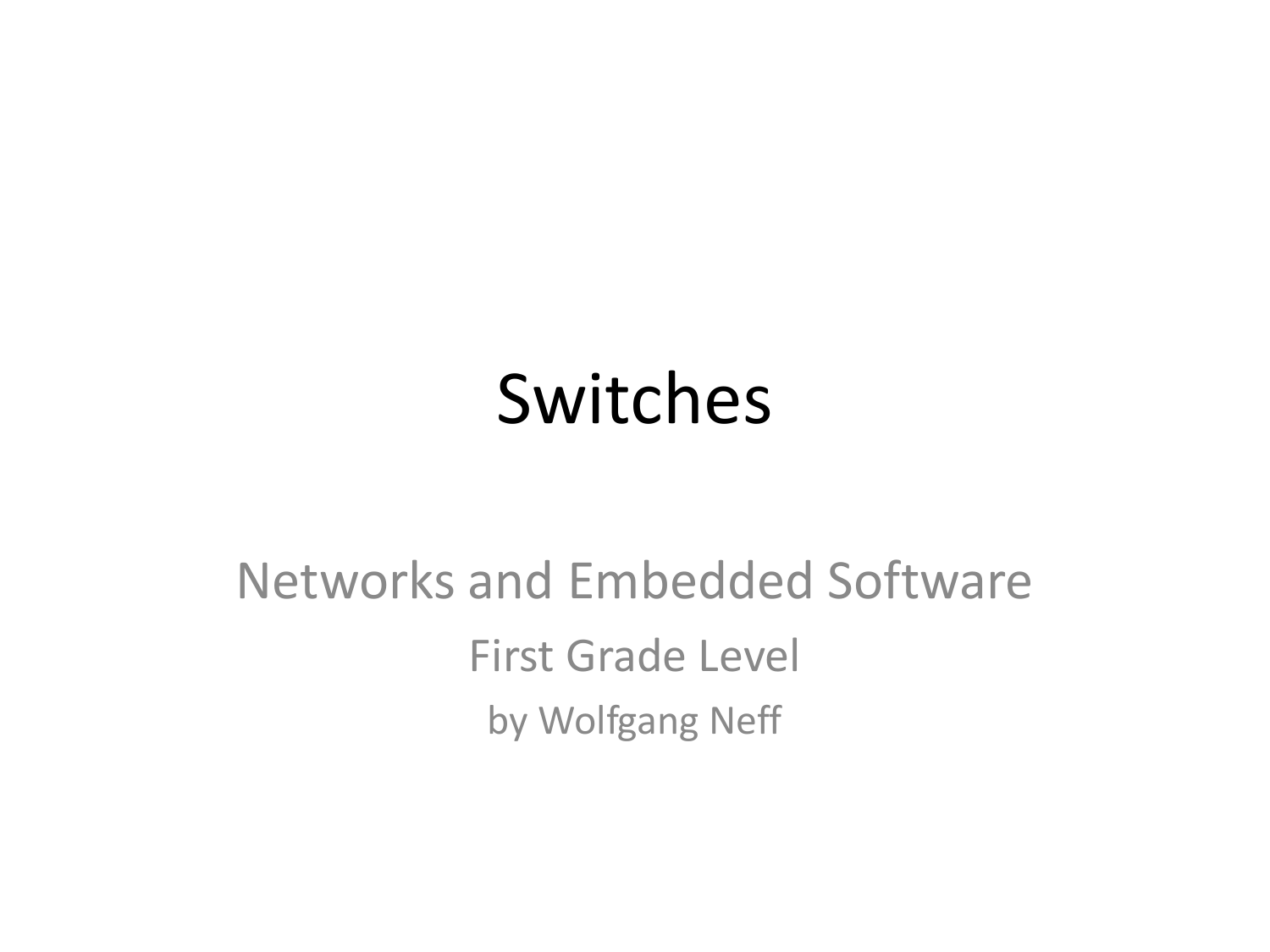## Switches (1)

- Electric Control Component
	- In general
		- Circuit breaker
		- Opens or closes an electric circuit
	- In particular
		- Switches a device on or off



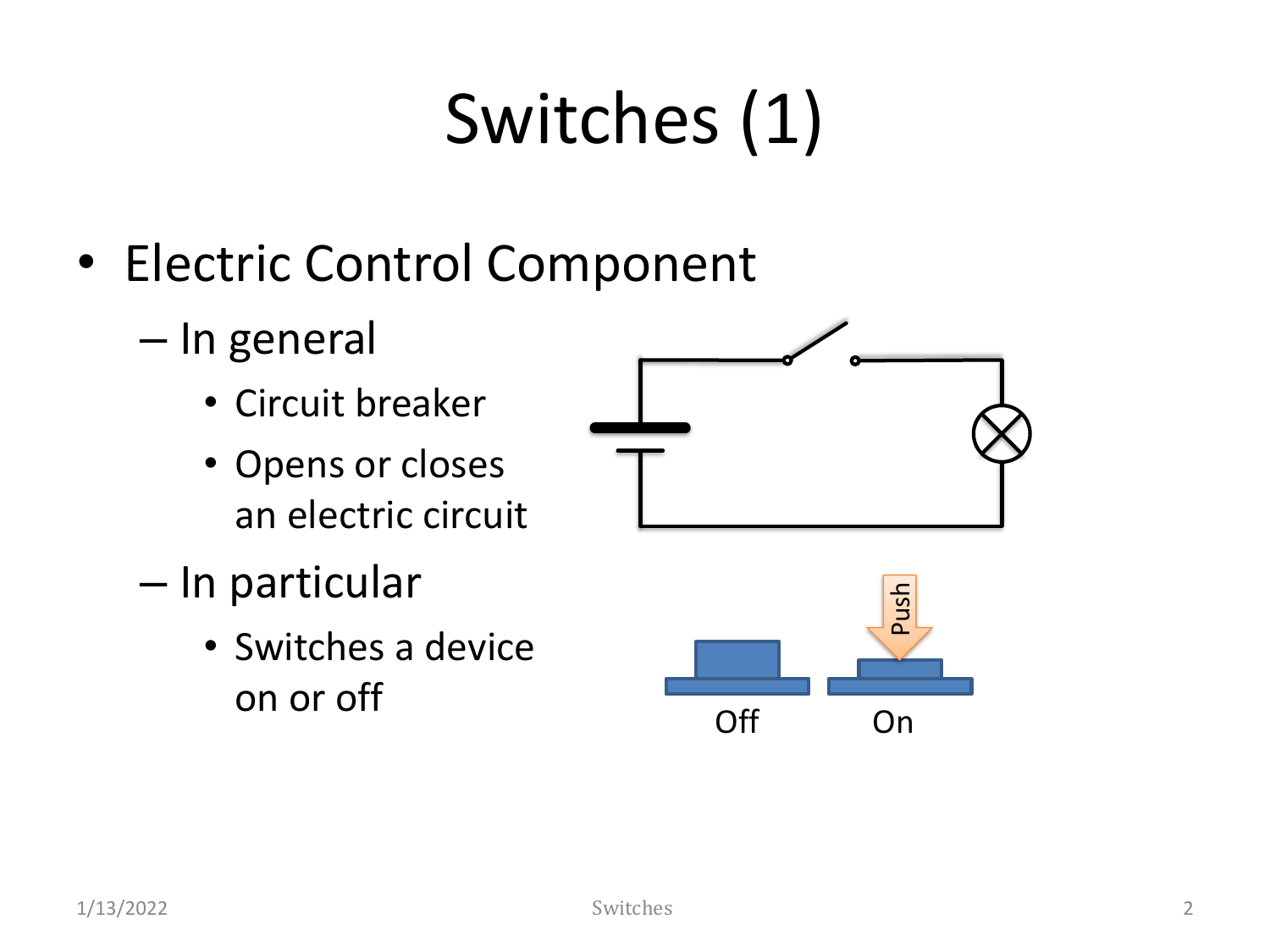#### Switches (2)

- Push Button
	- On/off when pressed
	- Off/on when released
- Switch
	- Button with locking
	- On/off when pressed
	- Off/on when pressed again

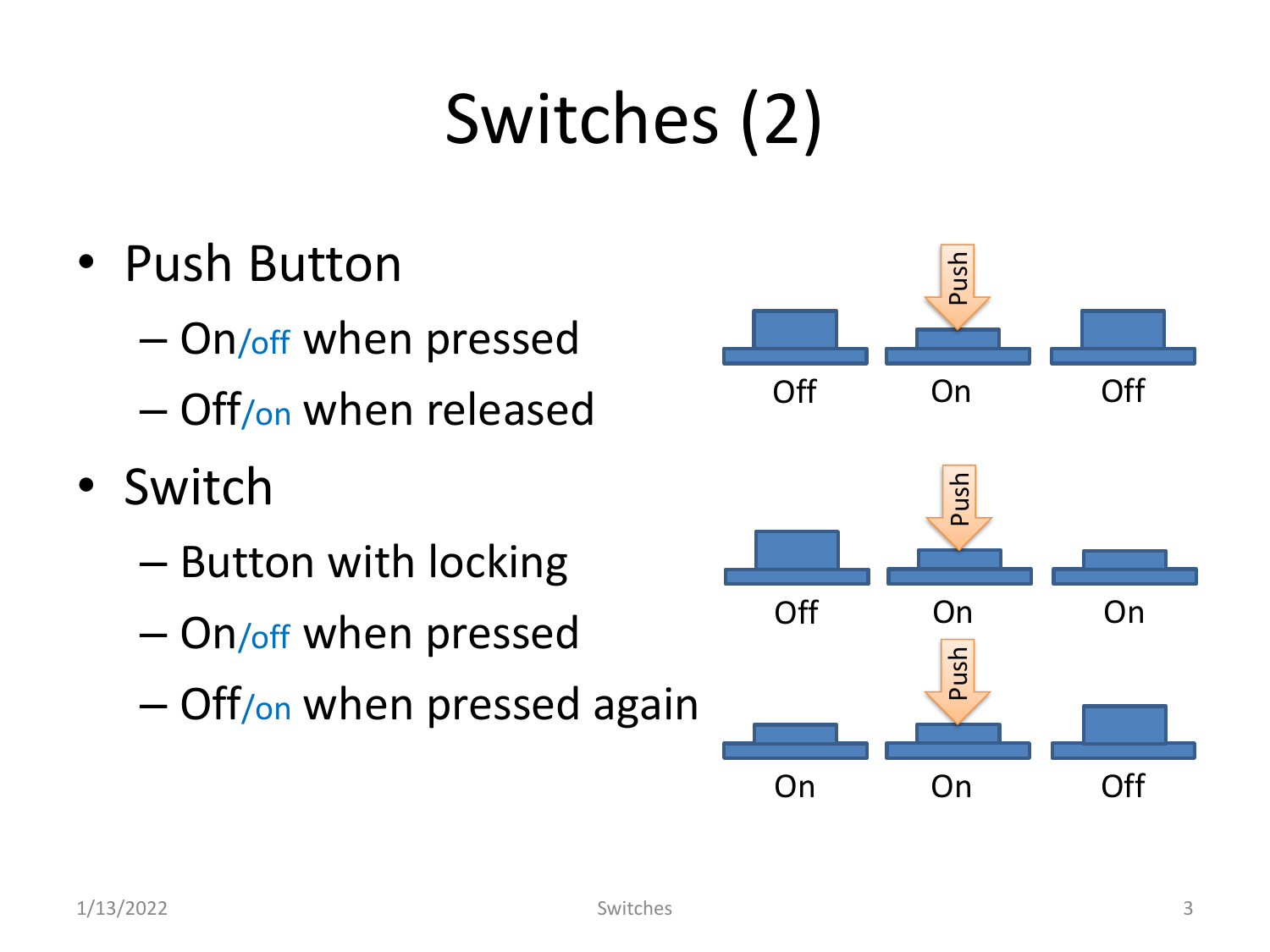#### Switches (3)

- Implementations
	- Single pole, single throw (SPST)

 $\boldsymbol{\mu}$ 

B

– Single pole, double throw (SPDT)

Line selector

Circuit breaker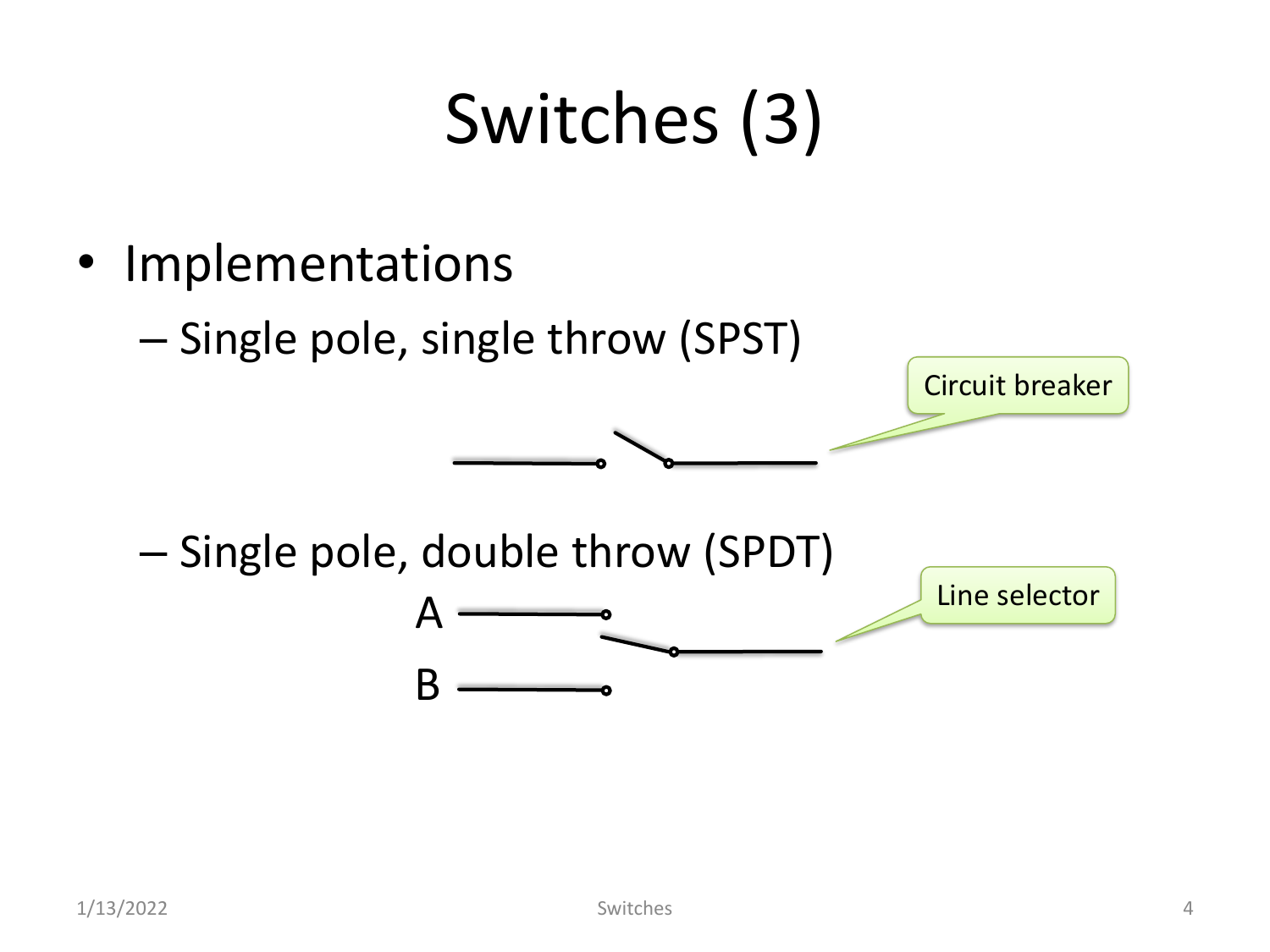### Switches (4)

- Implementations (finished)
	- "a" Contact
		- Closes the circuit if pressed
	- "b" Contact
		- Opens the circuit if pressed

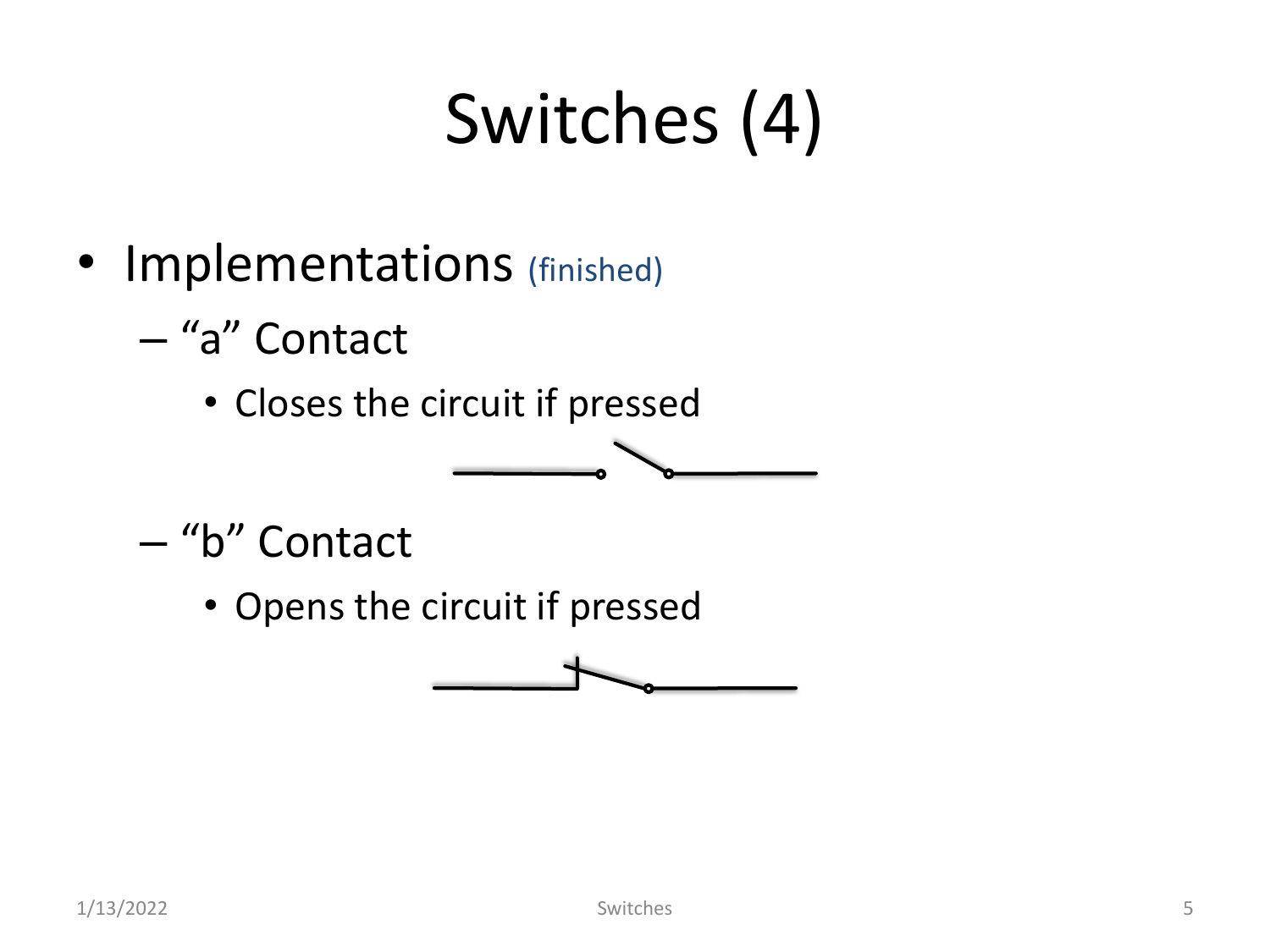### Switches (5)

- Undefined Voltage Levels
	- SPST can produce undefined voltage levels

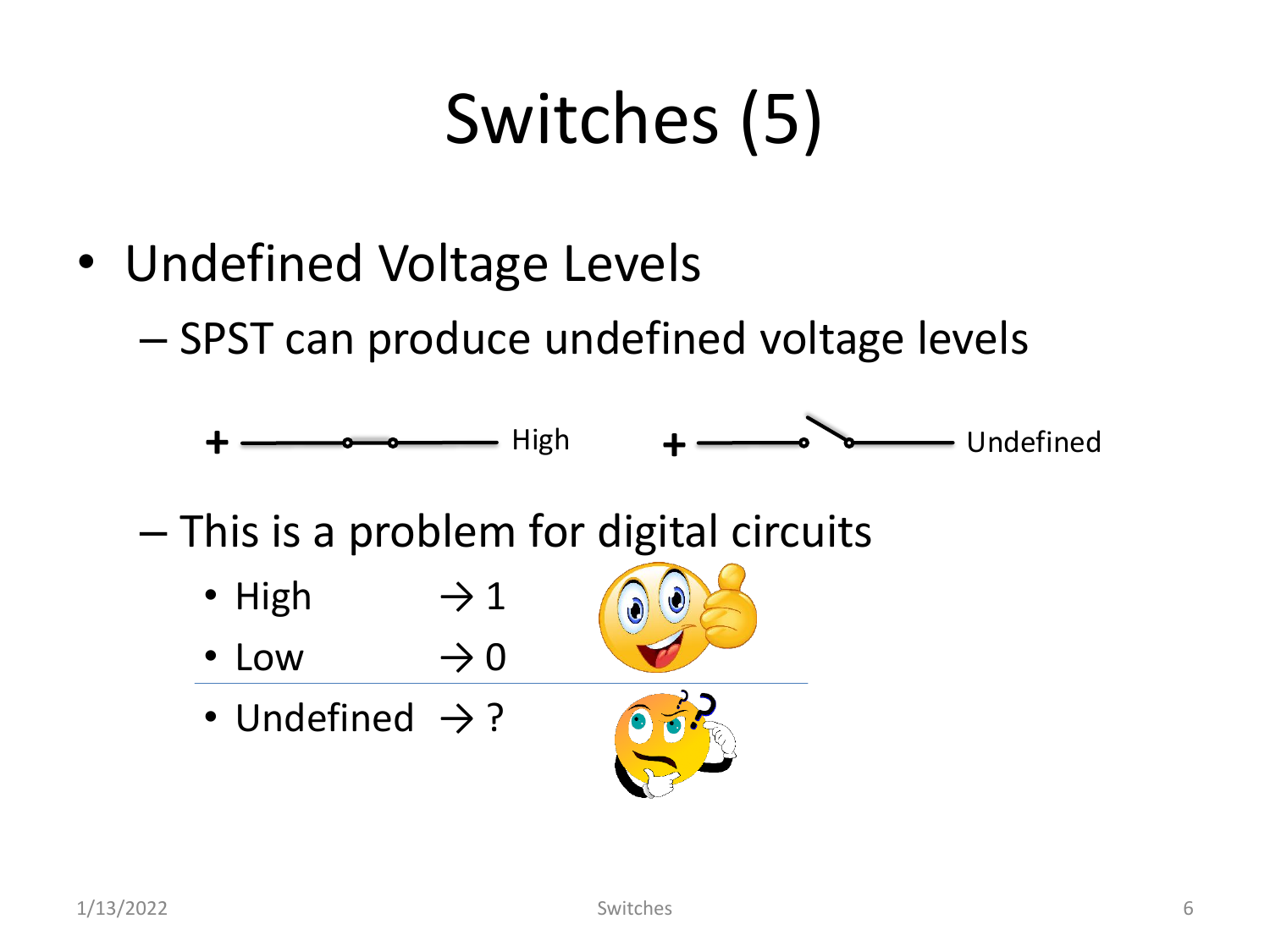## Switches (6)

- Pull-down Resistors
	- Prevent undefined voltage levels

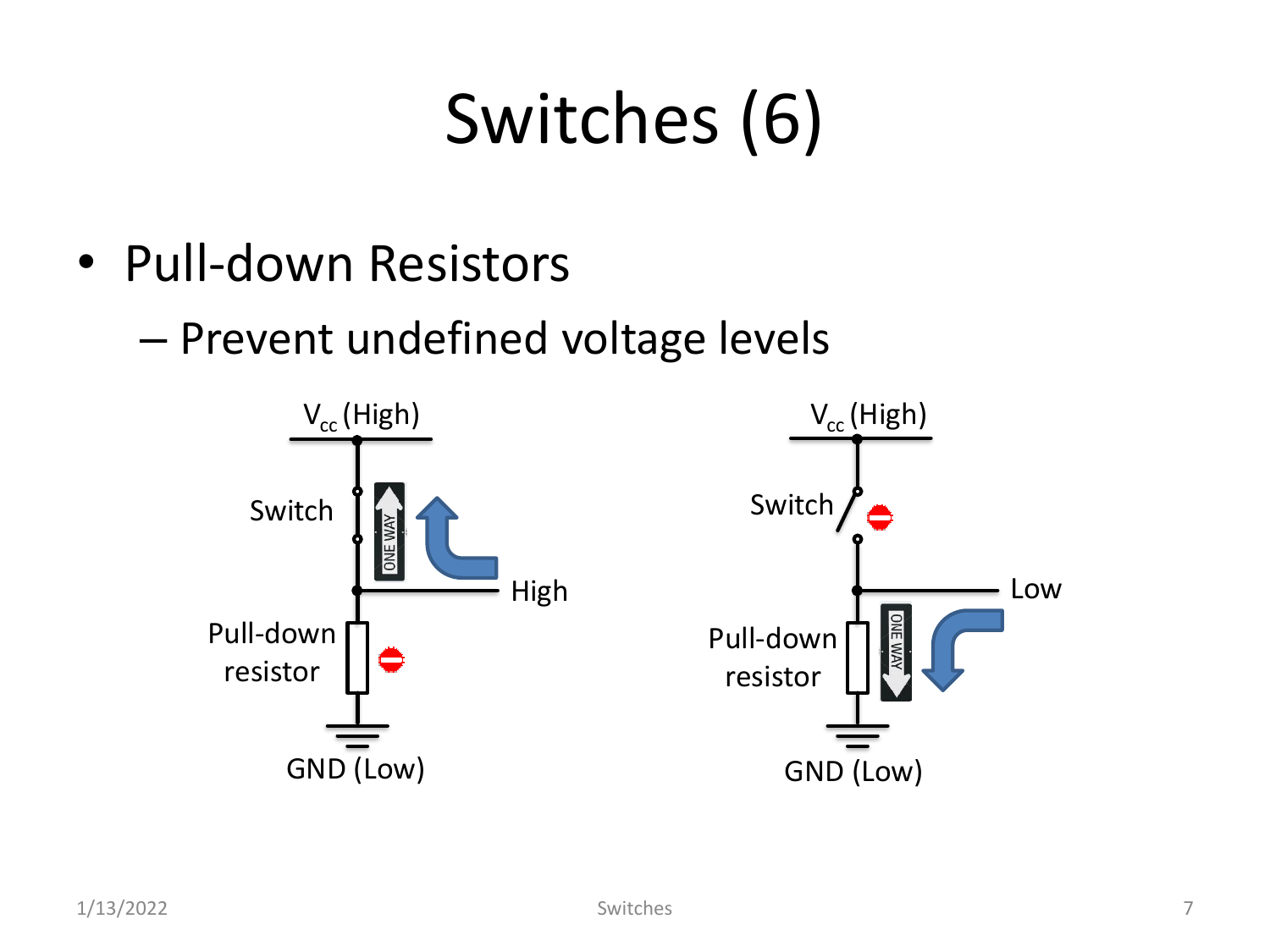# Switches (7)

- Pull-up Resistors
	- Prevent undefined voltage levels

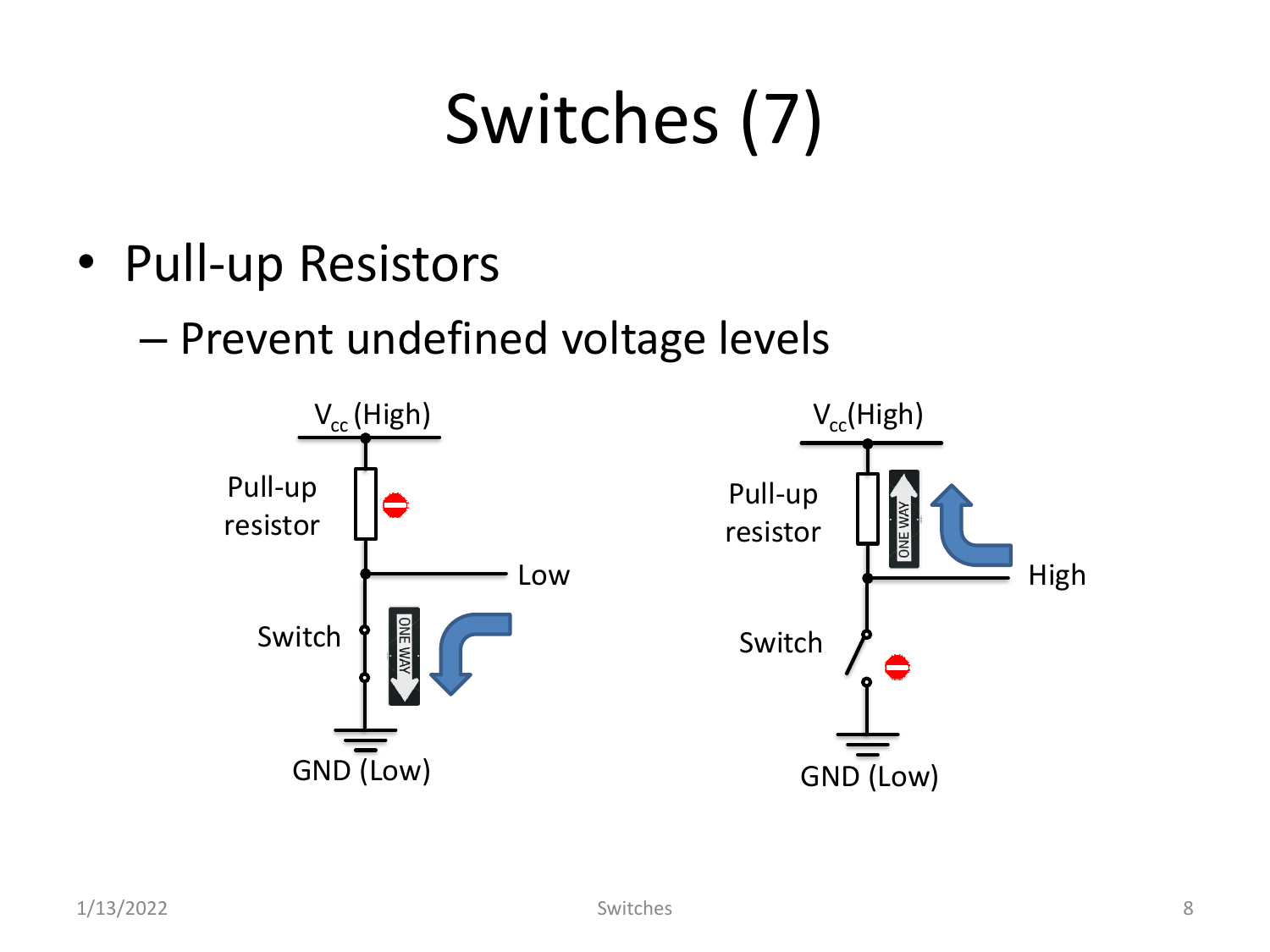#### Switches (8)

- Contact Bounce
	- Mechanical switches bounce